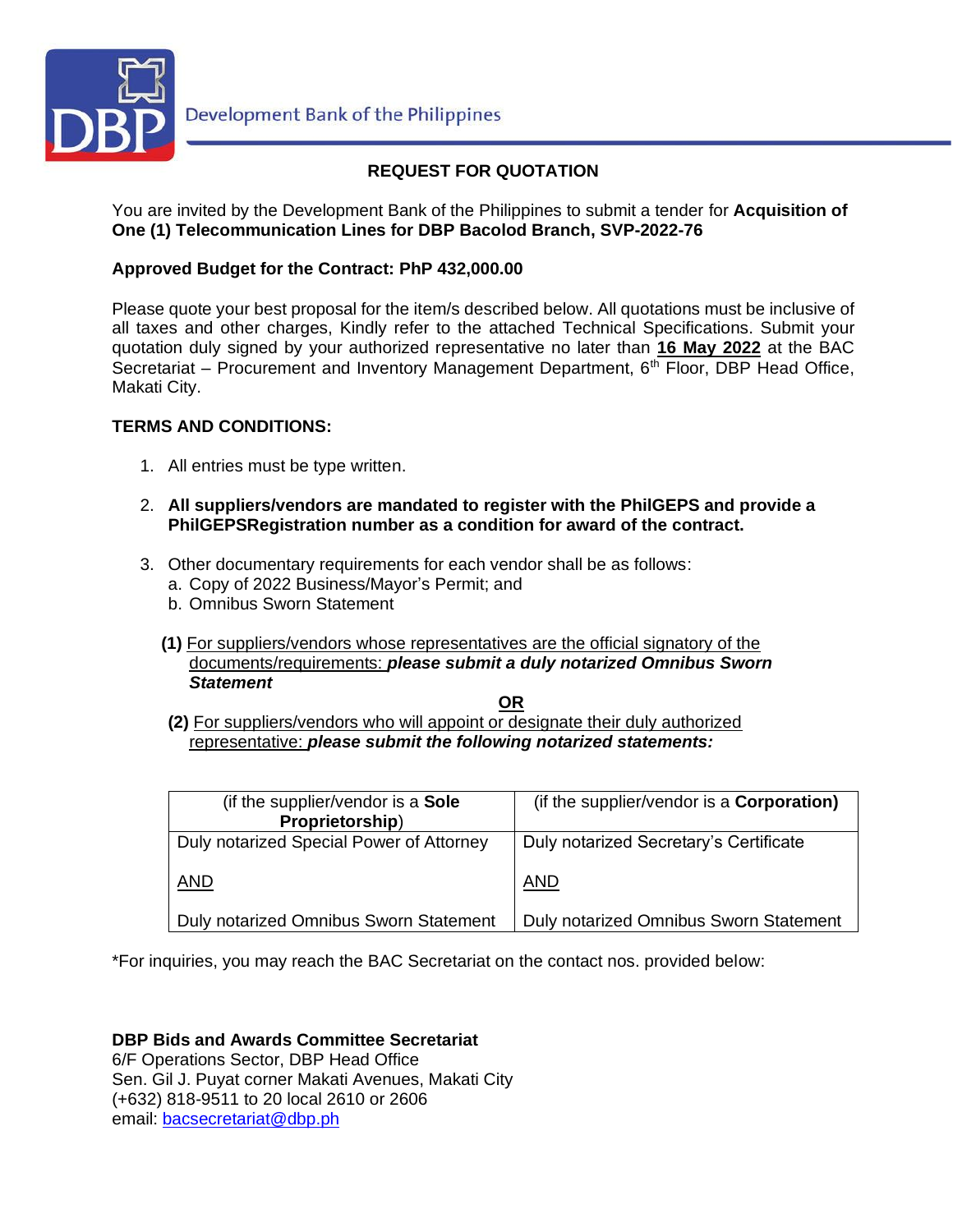## ACQUISITION OF NEW, ADDITIONAL AND/OR REPLACEMENT TELECOMMUNICATION LINE/CONNECTIVITY SERVICE FOR THE DEVELOPMENT BANK OF THE PHILIPPINES (DBP)-**BACOLOD BRANCH**

### APPROVED BUDGET FOR THE CONTRACT: Php 432,000

#### **TECHNICAL SPECIFICATIONS**

#### A. BACKGROUND

The telecommunication connectivity service (line) is for the connection of DBP online systems, services and facilities in any of the following DBP remote sites:

- A.1. Branch Office, including:
	- A.1.a. Lending Center
	- A.1.b. Cash Center
	- A.1.c. Branch-Lite Unit
- A.2. Automated Teller Machine (ATM)

#### **B. OBJECTIVE**

To acquire stable, reliable and secure telecommunication connectivity/line service to link DBP remote sites to the Head Office from an authorized and qualified telecommunication service provider (Telco).

### C. COVERAGE OF THE CONTRACT

The contract will be for a one (1) year period starting from date of acceptance of service with the option for automatic renewal.

#### **D. MINIMUM SPECIFICATIONS**

- D.1. Connectivity/Line Service Availability
	- > The minimum availability of service is 99.6%.
- D.2. Connectivity/Line Specifications
- D.2.a. Branch Office ☑
	- D.2.a.i. Wired MPLS/VPN, Radio Last Mile with minimum of 10 Mbps bandwidth
	- D.2.a.ii. Inclusive network equipment, such as router and or router/modem, must not be on End-of-Life/End-of-Support status within the contract period
	- D.2.a.iii. Router must support GRE/mGRE tunneling and IP Security (ex. dynamic VPN) and SNMP
	- D.2.a.iv. DBP shall have the full access of the router
	- D.2.a.v. Provide near real time and historical link monitoring

D.2.b. ATM - Wired  $\Box$ 

- D.2.b.i. VPN connection at least 128 Kbps via MPLS
- D.2.b.ii. Inclusive network equipment, such as router and or router/modem, must not be on End-of-Life/End-of-Support status within the contract period
- D.2.b.iii. Support GRE tunneling and SNMP
- D.2.b.iv. Provide near real time and historical link monitoring

 $\frac{M}{P}$  Page 1 of 4

**Annex A**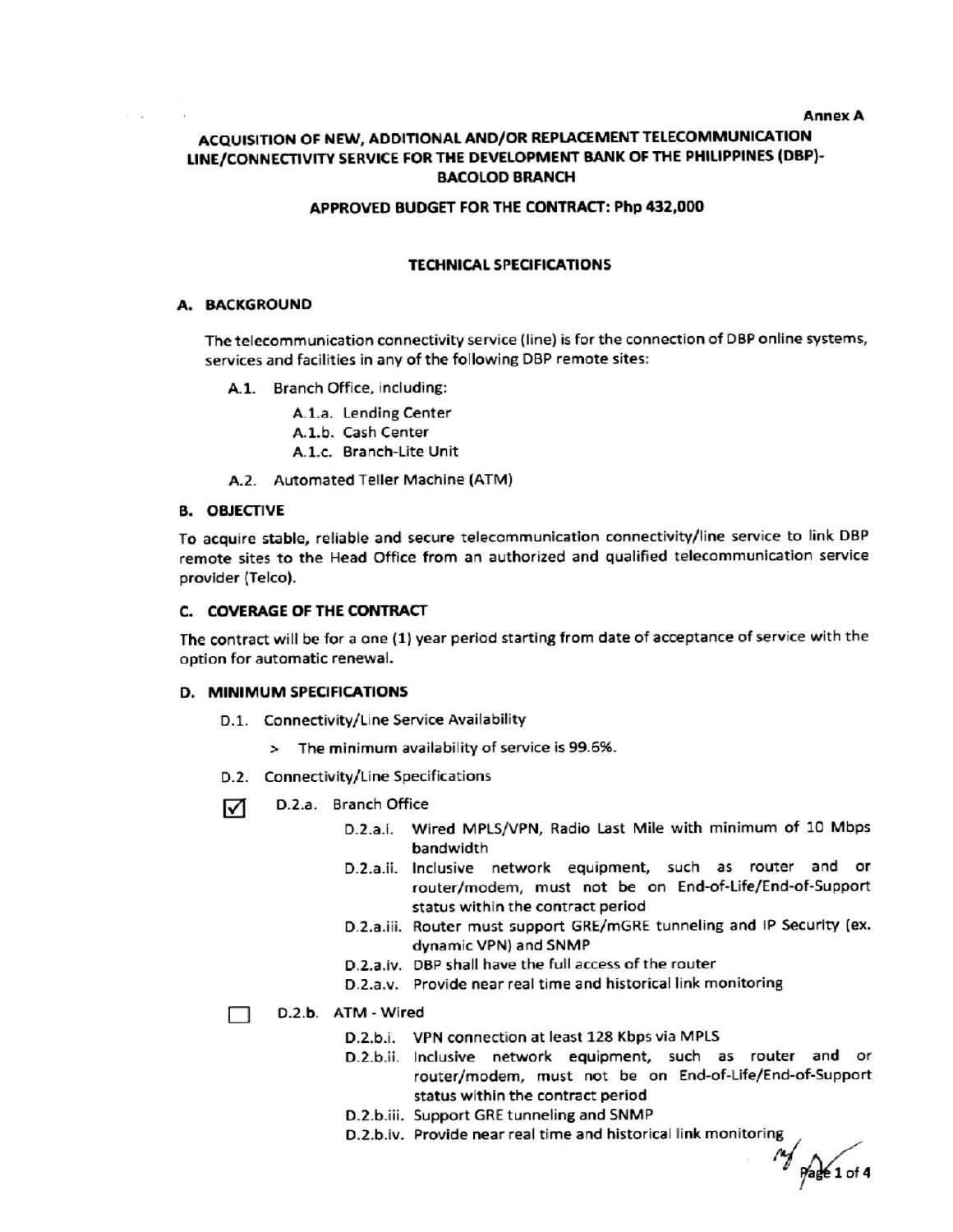## ACQUISITION OF NEW, ADDITIONAL AND /OR REPLACEMENT OF TELECOMMUNICATION LINE/CONNECTIVITY SERVICE FOR THE DEVELOPMENT BANK OF THE PHILIPPINES (DBP).

- D.2.c. ATM Wireless
	- D.2.c.i. Provide data transmission function by public GPRS/ GSM network or higher
	- D.2.a.vi. Inclusive network equipment, such as router and or router/modem, must not be on End-of-Life/End-of-Support status within the contract period
	- D.2.c.ii. Support GRE Tunneling and SNMP
	- D.2.c.iii. Provide GUI access for local and remote management
	- D.2.c.iv. Operate at -30~+75°C temperature
	- D.2.c.v. Has LED status indication
	- D.2.c.vi. Support RJ45 console port
	- D.2.c.vii. include: 1 power cord, 2 antennas, 1 console cable, 1 set documentation
	- D.2.c.viii. Provide near real time and historical link monitoring.
	- D.2.c.ix. Meet the average latency requirement of not greater than 200ms measured using the Ping utility or any similar mobile applications
	- D.2.c.x. Meet signal requirement of not less than 2 bars measured using mobile or similar devices capable of said measurement
	- D.2.c.xi. DBP shall have full access to the Modem/Router
- D.3. Support Services and Incident Management
	- D.3.a. The Telco shall provide 24 x 7 onsite, telephone and email support. For every service unavailability/downtime reported, the response time shall be within thirty (30) minutes.
	- D.3.b. Upon the occurrence of service unavailability/downtime, the Telco shall:
		- D.3.b.i. Conduct problem isolation/resolution and link restoration activities
		- D.3.b.ii. Notification via electronic mail (E-mail) and telephone within one (1) hour of the occurrence
		- D.3.b.iii. Minimum of twice a day status report to DBP via E-Mail
		- D.3.b.iv. Estimated time of arrival (ETA) if onsite activities required
		- D.3.b.v. Estimated time of resolution (ETR)
		- D.3.b.vi. Root cause
		- D.3.b.vii. Comply with DBP policies on security and confidentiality during support services.
	- D.3.c. The Telco shall submit an incident report stating the reason/s for the outage and detailing the steps undertaken to resolve a particular problem upon DBP's request.
- D.4. Service Performance Review
	- > The Telco shall conduct a performance review session at least once every quarter of a year

### E. TELECOMMUNICATION CONNECTIVITY/LINE REQUIREMENT CLASSIFICATION

The primary objective of the following provisions is to have multiple Telcos per site, providing service redundancy, high availability and avoiding single point of failure.

- $\Box$  E.1. New Telecommunication Line Requirement
	- E.1.a. Covered Sites
		- > New remotes sites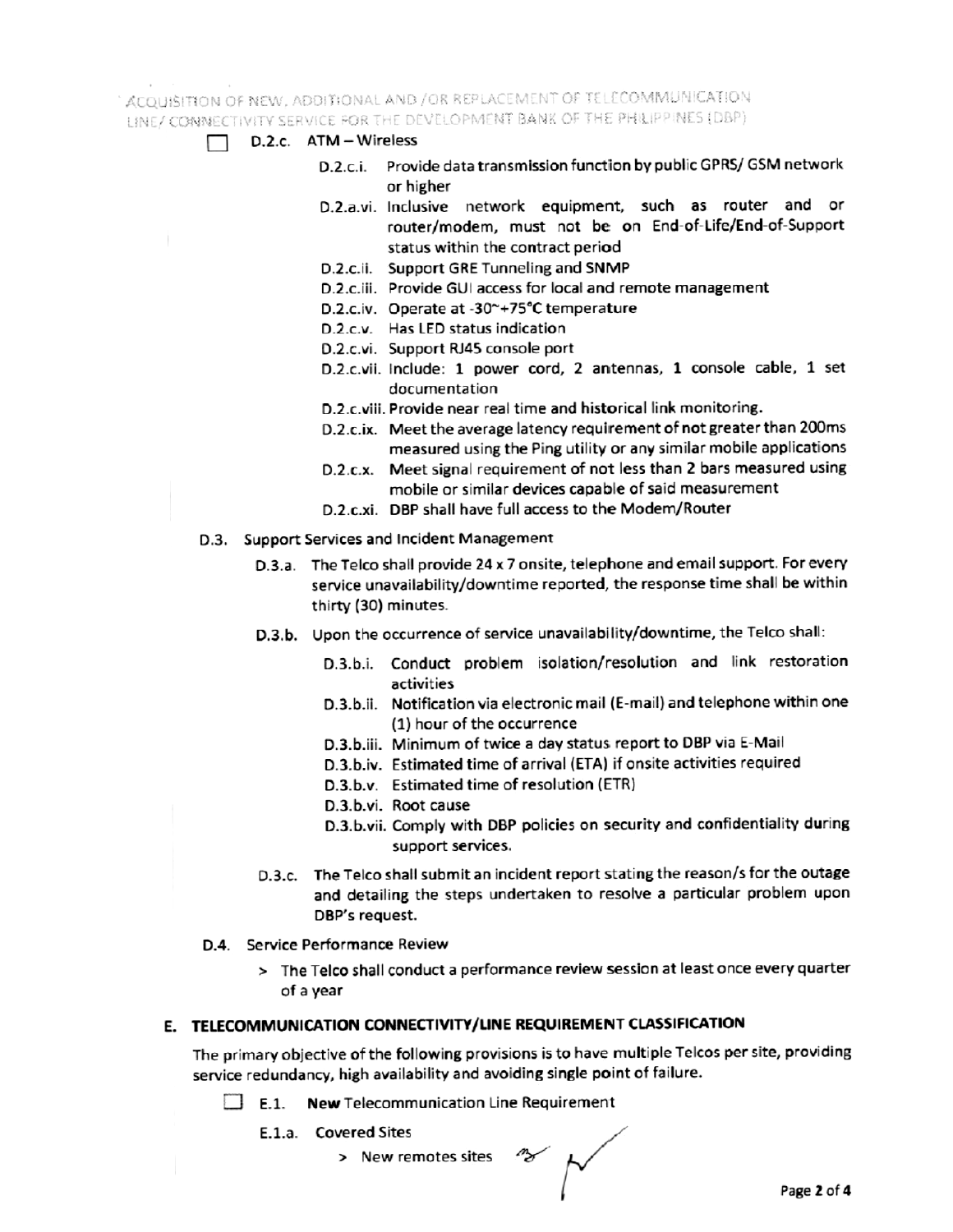", ACQUISITION OF NEW, ADDITIONAL AND /OR REPLACEMENT OF TELECOMMUNICATION LINE/ CONNECTIVITY SERVICE FOR THE DEVELOPMENT BANK OF THE PH.LIPPINES (DBP)

- > New remotes sites
- E.1.b. Telco Selection Criteria
	- > Telecommunication Line for Branch Office
		- E.1.b.i. Two (2) different Telcos (Telco A and Telco B) shall be selected
		- E.1.b.ii. Telco A is the lowest (winning) provider
		- E.1.b.iii. Telco B is the second lowest provider
	- > Telecommunication Line for Additional ATM Facility of a Branch Office
		- E.1.b.iv. The Telco must be different from the one which has the majority or most of the telecommunication connectivity services provided for the ATM/s of that Branch Office
- E.2. Additional Telecommunication Line Requirement
	- E.2.a. Covered Sites
		- > For existing sites with existing telecommunication line/s
	- E.2.b. Telco Exception
		- > The Telco/s of the existing line/s servicing the site shall not be invited and will not be allowed to participate
- $\sqrt{ }$ E.3. Replacement Telecommunication Line Requirement
	- E.3.a. Covered Sites
		- > For existing sites with existing telecommunication line/s
	- E.3.b. Telco Exception
		- E.3.b.i. For Telco Redundancy Replacement
			- > The Telco of the existing line/s servicing the site including the one to be replaced shall not be invited and will not be allowed to participate
		- E.3.b.ii. Replacement for the Purpose of Telecommunication Line Capacity (Bandwidth) Upgrade
			- > The Telco of the other existing line/s servicing the site (i.e., other than the one to be replaced) shall not be invited and will not be allowed to participate
		- E.3.b.iii. For Wireless to Wired Facility Replacement
			- > The Telco of the other existing line/s servicing the site (i.e., other than the one to be replaced) shall not be invited and will not be allowed to participate

### **F. DISCONTINUANCE OF SERVICE**

DBP can opt to discontinue the service within the contract period without pre-termination fee/s, if the Telco provider fails to meet the required minimum availability of service, specified in item D.1, for three (3) consecutive months (3-strike rule)

G. PAYMENT

The payment shall be in a monthly basis every after the service acceptance.